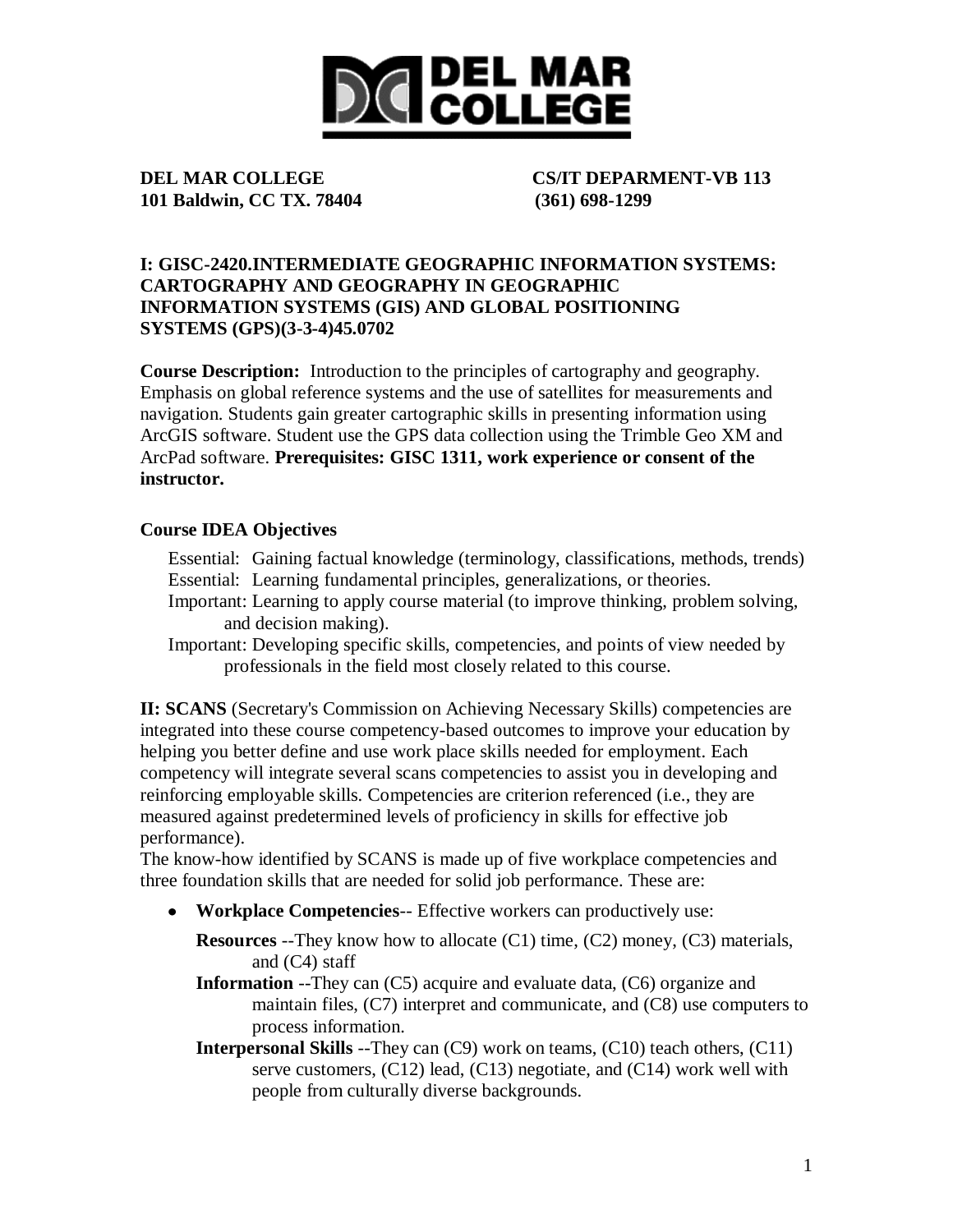# **DICI COLLEGE**

**Systems** --They (C15) understand social, organizational, and technological systems; (C16) they can monitor and correct performance; and (17) they can design or improve systems.

**Technology**--They can (C18) select equipment and tools, (C19) apply technology to specific tasks, and (C20) maintain and troubleshoot equipment.

**Foundation Skills**--Competent workers in the high-performance workplace need:

**Basic Skills**-- (F1) reading, (F2) writing, (F3) arithmetic and (F4) mathematics, (F5) listening and (F6) speaking.

**Thinking Skills--** (F7) to think creatively, (F8) to make decisions, (F9) to solve problems, (F10) to visualize, (F11) the ability to learn, and (F12) to reason.

**Personal Qualities**--(F13) individual responsibility, (F14) self-esteem, (F15) sociability, (F16) self-management, and (F17) integrity.

#### **III. Learning Outcomes/Job Skills**

Learning outcomes

- A. Explain the basic concepts of accuracy, precision, and scale in GIS/GPS,
	- a. recognize discrepancies in data presentations;
	- b. evaluate data before a transform for scale and accuracy.
- B. Summarize GPS data collection procedures,
- C. Describe the operating environment for GPS,
- D. Critique existing paper maps for the six components that all maps should have,
- E. Critique the features, color, legend and on paper maps.
- F. Classify existing maps by user application,
- G. Identify three applications that use Vector data to solve spatial problems,
- H. Prepare a paper and present a PowerPoint on Cartographic Design principles.
- I. Use the Analysis of Networks concepts an create geospatial solutions to
	- a. solve the problem of Emergency Response.
	- b. provide the best ordering in delivering merchandise
	- c. highways and provide other routes
	- d. Establish service area for business solutions.
- J. Locate existing software or scripts that will provide solutions to geoprocessing activities.
- K. Download a script from ESRI that will calculate distance between two points.
- L. Download a script from ESRI that will convert DDMMS to decimal degrees for use in the field data exercises.
- M. Perform Field Data collection Using the GEOXP and ARC PAD .
- N. Measure "real world" distance and area on maps and correctly relate the two;
- **O.** Acquire geographic information directly using GPS and merge it with existing information; and manage the geographic information in a dynamic database situation.
- P. Display spatial attributes using charts
- Q. Enhance your cartographic skills using map styles, labels and annotation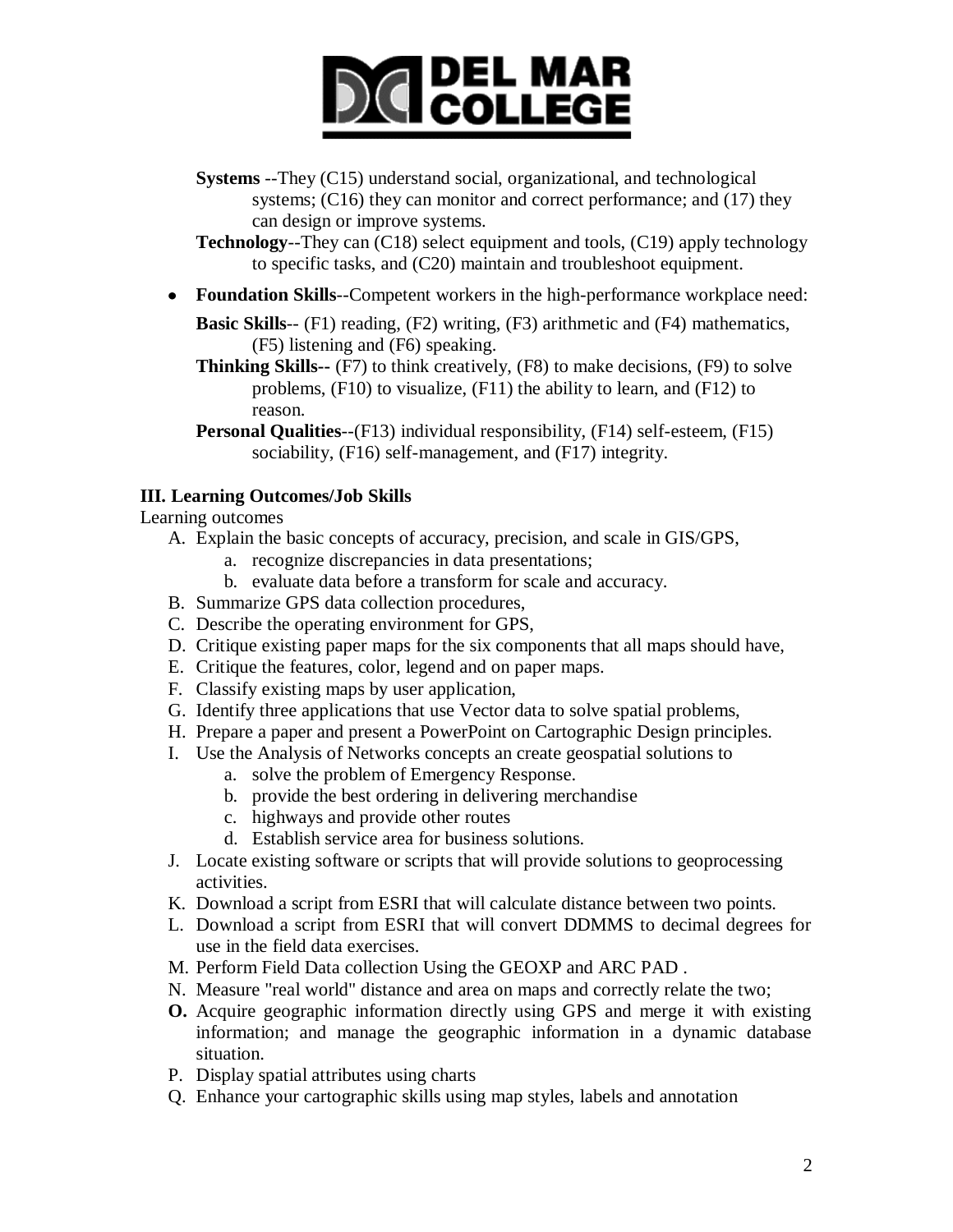### **DICIDEL MAR**

- **Instructional Strategy -** To facilitate mastery of above listed competencies, the instructor will be responsible for:
	- 1. gaining student's attention
	- 2. informing student of objectives
	- 3. stimulating recall of prior knowledge
	- 4. presenting new material
	- 5. providing guided practice
	- 6. eliciting performance
	- 7. providing feedback
	- 8. assessing performance
	- 9. enhancing retention and transfer of knowledge
- **Student Assessment -** To demonstrate mastery of the competencies listed above, the student will be responsible for:
	- 1. Completing and achieving a passing grade on unit tests and examinations demonstrating mastery of logic structures, basic concepts of programming, and mastery of an introductory level skill in a modern computer language.
	- 2. Completing assignments to demonstrate mastery of geospatial skills and appropriate use of symbology.
	- 3. Class and group laboratory participation to demonstrate mastery of geospatial project development.
	- 4. Completing and achieving a passing grade on a comprehensive final examination.

 **Additions to Course Goals (Learning Outcomes (LOs) based on Key Activities (KAs) under Critical Work Functions (CWF) in the Geographic Information System (GIS) Technician Skill Standards identified by the GIS Advisory Board with cooperation from Del Mar College. The skill standards (AEKS Matrix) were recognized May 22, 2007, by the Texas Skill Standards Board (TSSB).** 

- **1.** Define the data requirements, research sources of available data, and purchase data from reputable source. KA1.1
- **2.** Develop (and document with metadata ) database(s) including: defining geometry, attributes, relationships, topology rules, feature behaviors such as types and domains, incorporating data schema models. KA1.2
- **3.** Determine data compatibility (projection), perform data conversion, populate feature attributes. KA1.3
- **4.** Collect field attribute and location data via GPS (Tablet PC/PDA). KA1.5
- **5.** Geocode data. KA1.6
- **6.** Perform quality control (QC) and quality assurance (QA) of GIS databases. KA1.7
- **7.** Geo-reference digital imagery. KA2.2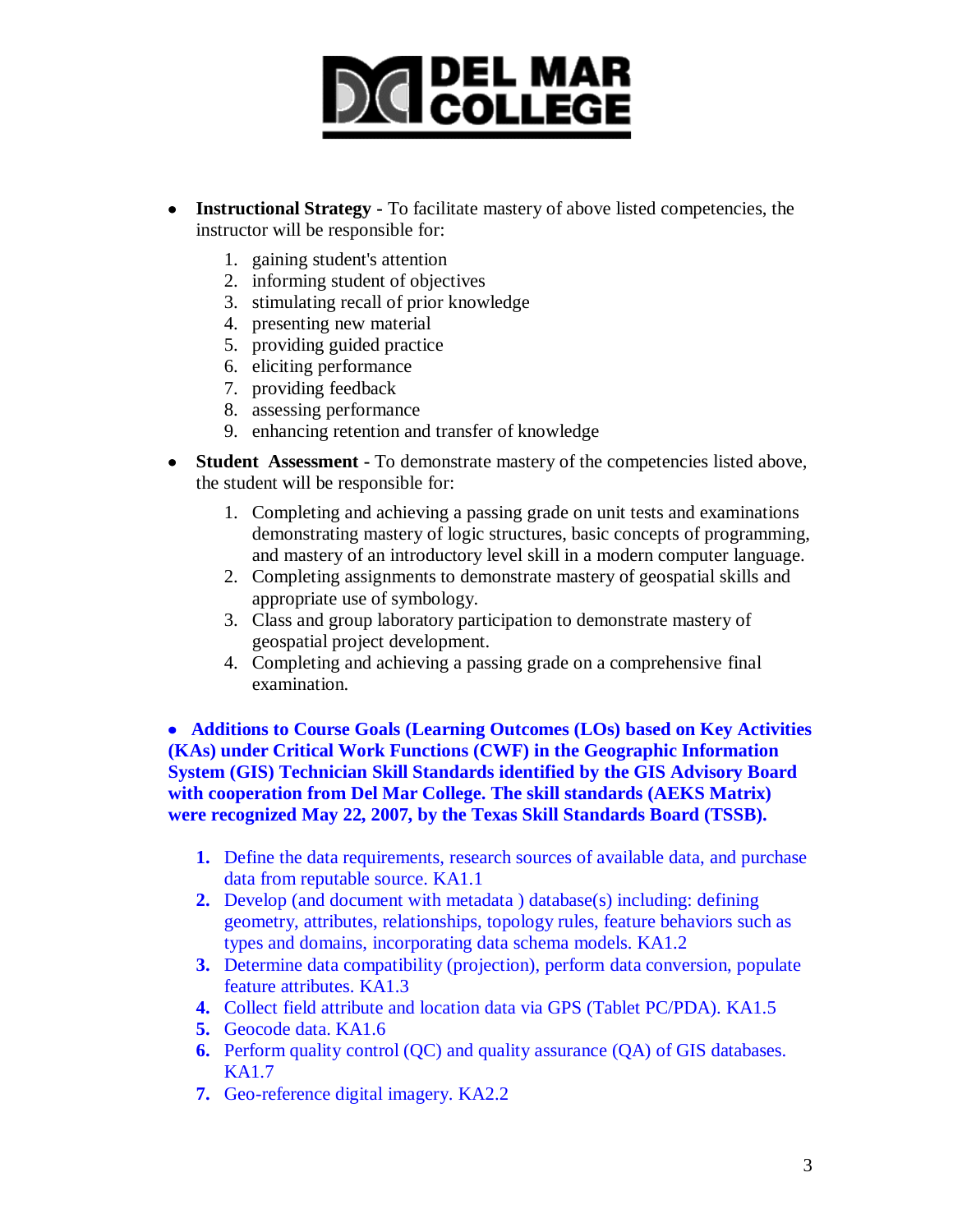### **DICI COLLEGE**

- **8.** Perform data layer updates and update metadata (imagery/themes). KA3.3
- **9.** Conduct Spatial/Non-Spatial Analysis KA4.1
- **10.** Create scripts KA4.2
- **11.** Preprocess geographic data (generalize, subset). KA4.3
- **12.** Perform geo-processing through clipping, buffering, overlay, etc. KA4.4
- **13.** Generate descriptive and spatial statistics. KA4.5
- **14.** Perform quality control and assurance. KA4.6
- **15.** Interpret data results. KA4.7
- **16.** Create maps. KA5.1
- **17.** Create analysis report. KA5.2
- **18.** Create tables KA5.3
- **19.** Create charts. KA5.4
- **20.** Distribute digital and hard copy products. KA5.6
- **21.** Define user software needs and determine application design format (hardware platform and programming language). KA6.1
- **22.** Perform quality control and assurance for applications, such as beta testing. KA6.4
- **23.** Organize file structure (e.g. create directories, perform data and directory housekeeping) KA7.2
- **24.** Create formal and informal communications using email, phone, listservs and written reports. KA9.1
- **25.** Coordinate GIS projects including cost estimates, timelines, and budgets. KA9.2
- **26.** Participate in GIS awareness events such as presentations, conferences and user groups. KA9.5
- **27.** Participate in professional conferences using both oral and written communications. KA 10.1
- **28.** Continue professional education through credit and/or noncredit courses, technical training and informal education, such as online courses. KA10.2

#### **IV. Relations of Learning Objectives to SCANS Competencies**

|             | <b>Resources</b> |                               |                   | <b>Information</b>             |                   |                  |                | <b>Interpersonal Skills</b> |        |              |                    |                   |                  |                  | <b>Systems</b>   |                   | <b>Technolog</b> |                   |                          |                                |
|-------------|------------------|-------------------------------|-------------------|--------------------------------|-------------------|------------------|----------------|-----------------------------|--------|--------------|--------------------|-------------------|------------------|------------------|------------------|-------------------|------------------|-------------------|--------------------------|--------------------------------|
|             | $\mathbf c$      | $\mathbf c$<br>$\overline{2}$ | $\mathbf{c}$<br>3 | $\mathbf{c}$<br>$\mathsf{I}$ 4 | $\mathbf{c}$<br>5 | $\mathbf c$<br>6 | c              | $\mathbf c$<br>8            | c<br>9 | $\mathbf{C}$ | $\mathbf{C}$<br>-1 | $\mathbf{c}$<br>◠ | $\mathbf c$<br>3 | $\mathbf c$<br>4 | $\mathbf c$<br>5 | $\mathbf{C}$<br>6 | c                | $\mathbf{C}$<br>8 | $\mathbf{c}$<br>$\Omega$ | $\mathbf{C}$<br>$\overline{0}$ |
| A           | $\overline{2}$   |                               | っ                 | $\overline{2}$                 | $\overline{2}$    | $\overline{2}$   | 2              |                             | 3      | 3            |                    | $\overline{2}$    | $\overline{2}$   | 4                |                  |                   |                  |                   |                          | $\overline{2}$                 |
| $\bf{B}$    | 3                |                               | 3                 |                                | $\overline{3}$    | 3                | 3              | 3                           | 3      | 3            |                    | $\overline{2}$    |                  | 4                | 3                | 3                 |                  | $\overline{2}$    | 3                        | $\overline{2}$                 |
| $\mathbf C$ | 3                |                               | 4                 | 3                              | $\overline{2}$    | $\overline{2}$   | $\overline{2}$ | റ                           | 3      | 3            |                    | $\overline{2}$    |                  | 4                | 3                | $\overline{2}$    |                  | 3                 | 3                        | $\overline{2}$                 |

**Competency-based Outcomes with Workplace Proficiency Levels**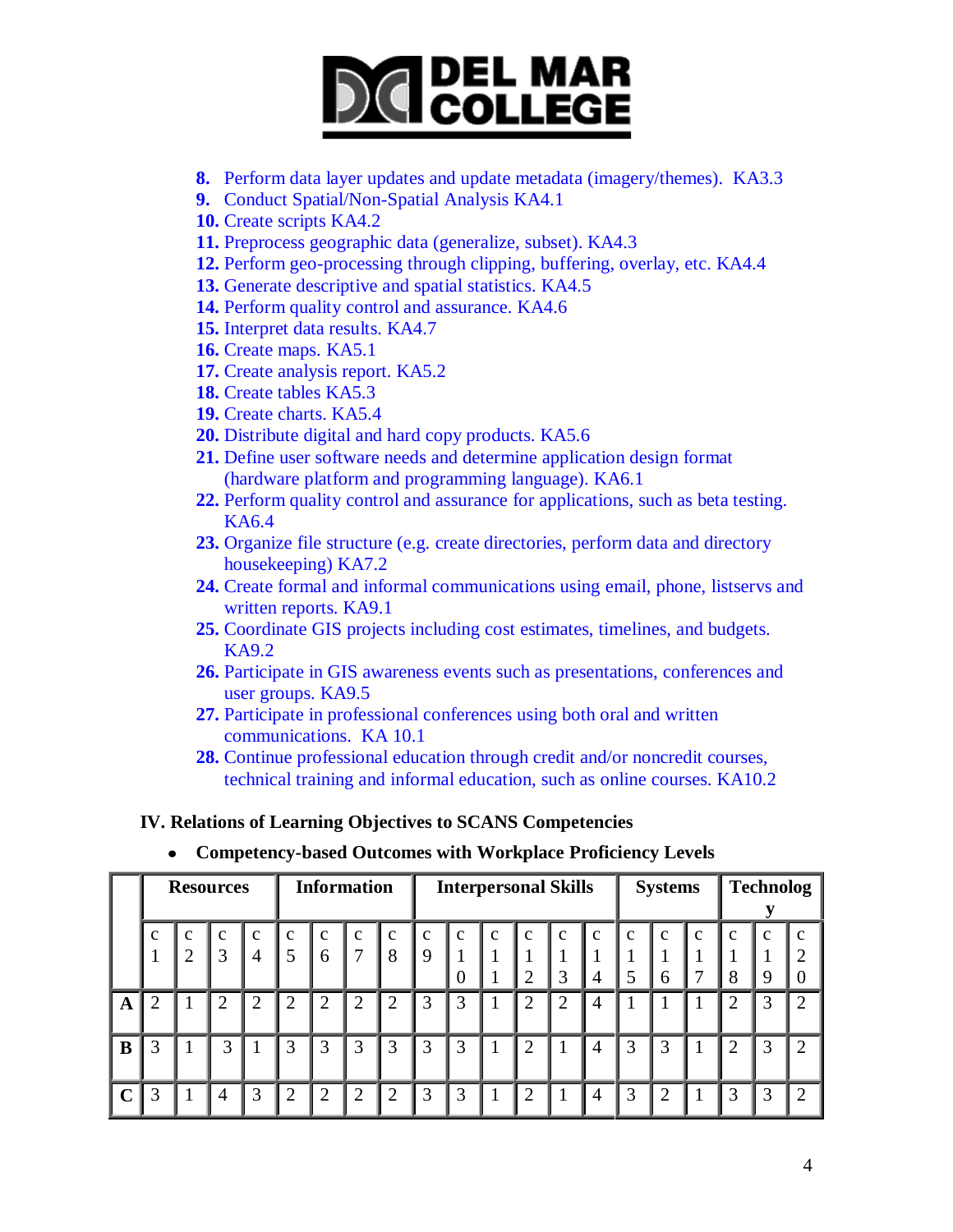# **DICIDEL MAR**

| D            | 3              | $\overline{2}$ | $\overline{2}$ | $\overline{2}$ | $\overline{2}$ | $\overline{2}$ | $\overline{2}$ | $\overline{2}$ | 3              | 3 | $\mathbf{1}$ | $\overline{2}$ | 1 | $\overline{4}$ | $\overline{2}$ | $\overline{2}$ |                | 3              | 3              | $\overline{2}$ |
|--------------|----------------|----------------|----------------|----------------|----------------|----------------|----------------|----------------|----------------|---|--------------|----------------|---|----------------|----------------|----------------|----------------|----------------|----------------|----------------|
| ${\bf E}$    | 3              | $\overline{2}$ | $\overline{2}$ | $\overline{2}$ | $\overline{2}$ | $\overline{2}$ | $\overline{2}$ | $\overline{2}$ | 3              | 3 | 1            | $\overline{2}$ | 1 | 4              | $\overline{2}$ | 2              | 1              | 3              | 3              | $\overline{2}$ |
| $\mathbf{F}$ | 3              | $\overline{2}$ | $\overline{c}$ | $\overline{c}$ | $\overline{2}$ | $\overline{2}$ | $\mathbf{2}$   | $\overline{2}$ | 3              | 3 | 1            | $\overline{2}$ | 1 | 4              | $\overline{2}$ | $\overline{2}$ | 1              | 3              | 3              | $\overline{2}$ |
| G            | 3              | $\overline{2}$ | $\overline{2}$ | $\overline{2}$ | $\overline{2}$ | $\overline{2}$ | $\overline{2}$ | $\overline{2}$ | 3              | 3 | $\mathbf{1}$ | $\overline{2}$ | 1 | 4              | $\overline{2}$ | $\overline{2}$ | 1              | 3              | 3              | $\overline{2}$ |
| H            | 3              | $\overline{c}$ | $\overline{2}$ | 2              | $\overline{2}$ | $\overline{2}$ | $\overline{2}$ | $\overline{2}$ | 3              | 3 | $\mathbf{1}$ | $\overline{2}$ | 1 | $\overline{4}$ | $\overline{2}$ | $\overline{c}$ | 1              | 3              | 3              | $\overline{2}$ |
| $\mathbf I$  | 3              | $\overline{2}$ | $\overline{2}$ | $\overline{2}$ | $\overline{2}$ | $\overline{2}$ | $\overline{2}$ | $\overline{2}$ | 3              | 3 | 1            | $\overline{2}$ | 1 | 4              | $\overline{2}$ | $\overline{2}$ | 1              | 3              | 3              | $\overline{2}$ |
| $\mathbf J$  | $\overline{2}$ | $\overline{2}$ | $\overline{2}$ | $\overline{2}$ | $\overline{2}$ | $\overline{2}$ | $\overline{2}$ | $\overline{2}$ | 3              | 3 | $\mathbf{1}$ | $\overline{2}$ | 1 | 4              | $\overline{2}$ | $\overline{2}$ | $\overline{2}$ | $\overline{2}$ | $\overline{2}$ | $\overline{2}$ |
| K            | $\overline{2}$ | 1              | $\overline{2}$ | $\overline{2}$ | $\overline{2}$ | $\overline{2}$ | $\overline{2}$ | $\overline{2}$ | 2              | 3 | 1            | $\overline{2}$ | 1 | 4              | 3              | 2              | 1              | 3              | 3              | 3              |
| L            | $\overline{2}$ | 1              | $\overline{2}$ | $\overline{2}$ | $\overline{2}$ | $\overline{2}$ | $\overline{2}$ | $\overline{2}$ | $\overline{2}$ | 3 | 1            | $\overline{2}$ | 1 | 4              | 3              | $\overline{c}$ | 1              | 3              | 3              | 3              |
| M            | $\overline{2}$ | 1              | $\overline{2}$ | 2              | $\mathbf{2}$   | $\overline{2}$ | $\overline{2}$ | $\overline{2}$ | 2              | 3 | 1            | $\overline{2}$ | 1 | 4              | 3              | $\overline{2}$ | 1              | 3              | 3              | 3              |
| N            | $\overline{2}$ | 1              | $\overline{2}$ | $\overline{2}$ | $\overline{2}$ | $\overline{2}$ | $\overline{2}$ | $\overline{2}$ | $\overline{2}$ | 3 | $\mathbf{1}$ | $\overline{2}$ | 1 | $\overline{4}$ | 3              | $\overline{2}$ | 1              | 3              | 3              | 3              |
| $\mathbf 0$  | $\overline{2}$ | 1              | $\overline{2}$ | 2              | $\overline{2}$ | $\overline{2}$ | $\overline{2}$ | $\overline{2}$ | $\overline{2}$ | 3 | $\mathbf{1}$ | $\overline{2}$ | 1 | 4              | 3              | 2              | 1              | 3              | 3              | 3              |
| $\mathbf{P}$ | $\overline{2}$ | 1              | $\overline{2}$ | $\overline{2}$ | $\overline{2}$ | $\overline{2}$ | $\overline{2}$ | $\overline{2}$ | $\overline{2}$ | 3 | $\mathbf{1}$ | $\overline{2}$ | 1 | 4              | 3              | $\overline{2}$ | 1              | 3              | 3              | 3              |
| Q            | $\overline{2}$ | 1              | $\overline{c}$ | $\overline{c}$ | $\overline{2}$ | $\mathbf{2}$   | $\overline{2}$ | $\overline{2}$ | 2              | 3 | 1            | $\overline{2}$ | 1 | 4              | 3              | $\overline{c}$ | 1              | 3              | 3              | 3              |

#### **Competency-based Outcomes with Foundational Skills Level**

|              |                |                     |                | <b>Basic Skills</b>            |                   |                |                     |                     |                | <b>Thinking Skills</b> | <b>Personal Qualities</b> |                |         |                      |                |         |                 |
|--------------|----------------|---------------------|----------------|--------------------------------|-------------------|----------------|---------------------|---------------------|----------------|------------------------|---------------------------|----------------|---------|----------------------|----------------|---------|-----------------|
|              | F              | F<br>$\overline{2}$ | F<br>3         | $\mathbf{F}$<br>$\overline{4}$ | $\mathbf{F}$<br>5 | F<br>6         | F<br>$\overline{7}$ | $\overline{F}$<br>8 | F<br>9         | $\mathbf F$<br>10      | F<br>11                   | F<br>12        | F<br>13 | $\overline{F}$<br>14 | F<br>15        | F<br>16 | ${\bf F}$<br>17 |
| $\mathbf A$  | $\overline{2}$ | $\overline{2}$      | $\overline{2}$ | $\overline{2}$                 | 3                 | $\overline{2}$ | 3                   | 3                   | 3              | 3                      | 3                         | 3              | 3       | $\overline{4}$       | $\overline{4}$ | 3       | $\overline{4}$  |
| B            | $\overline{2}$ | $\overline{2}$      | $\overline{2}$ | $\overline{2}$                 | 3                 | $\overline{2}$ | 3                   | 3                   | 3              | 3                      | 3                         | 3              | 3       | $\overline{4}$       | $\overline{4}$ | 3       | $\overline{4}$  |
| $\mathbf C$  | $\overline{2}$ | $\overline{2}$      | $\overline{2}$ | $\overline{2}$                 | 3                 | $\overline{2}$ | 3                   | 3                   | 3              | 3                      | 3                         | 3              | 3       | $\overline{4}$       | $\overline{4}$ | 3       | $\overline{4}$  |
| D            | $\overline{2}$ | $\overline{2}$      | $\overline{2}$ | 2                              | 3                 | $\overline{2}$ | 3                   | 3                   | 3              | 3                      | 3                         | 3              | 3       | $\overline{4}$       | 4              | 3       | $\overline{4}$  |
| $\bf{E}$     | $\overline{2}$ | $\overline{2}$      | $\overline{2}$ | $\overline{2}$                 | 3                 | $\overline{2}$ | 3                   | 3                   | 3              | 3                      | 3                         | 3              | 3       | 4                    | 4              | 3       | $\overline{4}$  |
| $\mathbf{F}$ | $\overline{2}$ | 3                   | $\overline{2}$ | $\overline{2}$                 | 3                 | $\overline{2}$ | $\overline{2}$      | 3                   | $\overline{2}$ | 3                      | 3                         | 3              | 3       | $\overline{4}$       | 4              | 3       | $\overline{4}$  |
| G            | $\overline{2}$ | $\overline{2}$      | $\overline{2}$ | $\overline{2}$                 | 3                 | $\overline{2}$ | $\overline{2}$      | $\overline{2}$      | $\overline{2}$ | $\overline{2}$         | 2                         | $\overline{2}$ | 3       | $\overline{4}$       | 4              | 3       | $\overline{4}$  |